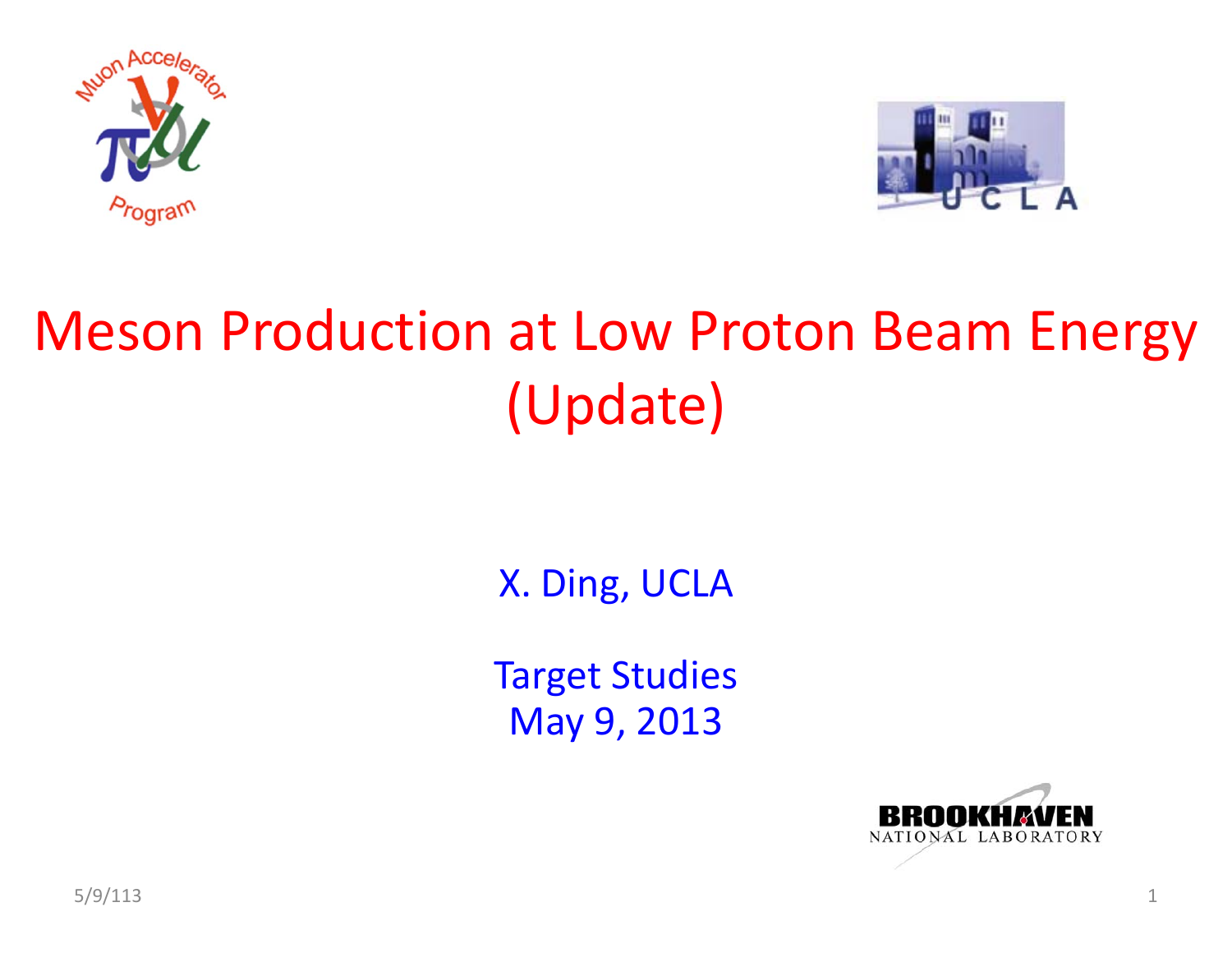# Introduction

- Recent interest in neutrino factory staging scenarios with a 3 GeV proton beam;
- Meson Production at low proton beam energy (below 4 GeV) seems higher for Ga than Hg from our previous simulation.

(1) X. Ding et al.,

http://www.hep.princeton.edu/~mcdonald/mumu/target/ipac12/MOPPC 044.pdf

(2) J. Back et al.,

http://www.hep.princeton.edu/~mcdonald/examples/accel/back\_prstab\_ 16\_021001\_13.pdf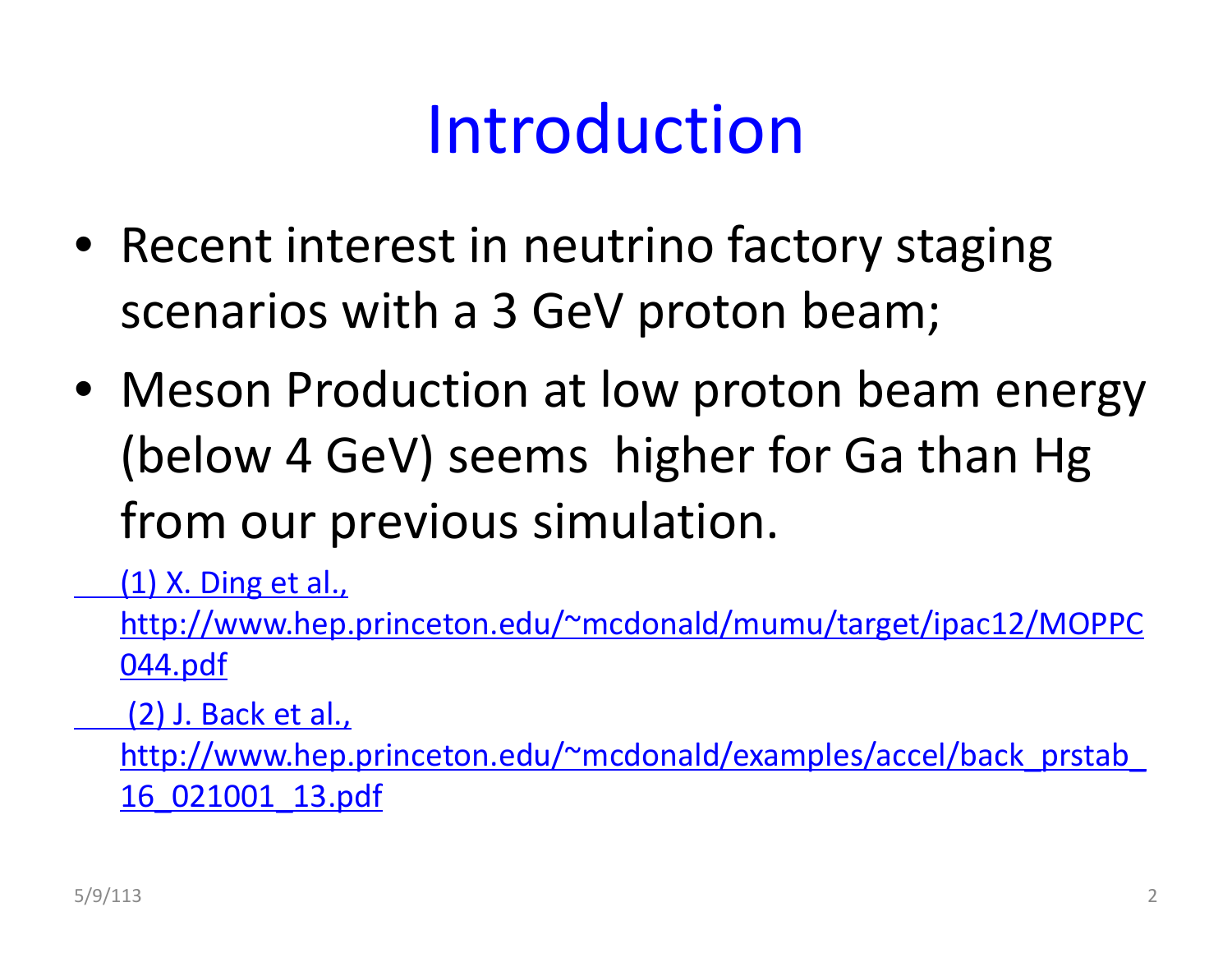# Introduction (Cont'd)

- Projects (Project X et al.) to be run at 3 GeV proton beam will be very interested in the possible reality of such "higher" points.
- Considerable effort has to be taken to assess our confidence on this "hot topic" of excess of Ga over Hg for proton beam below 4GeV.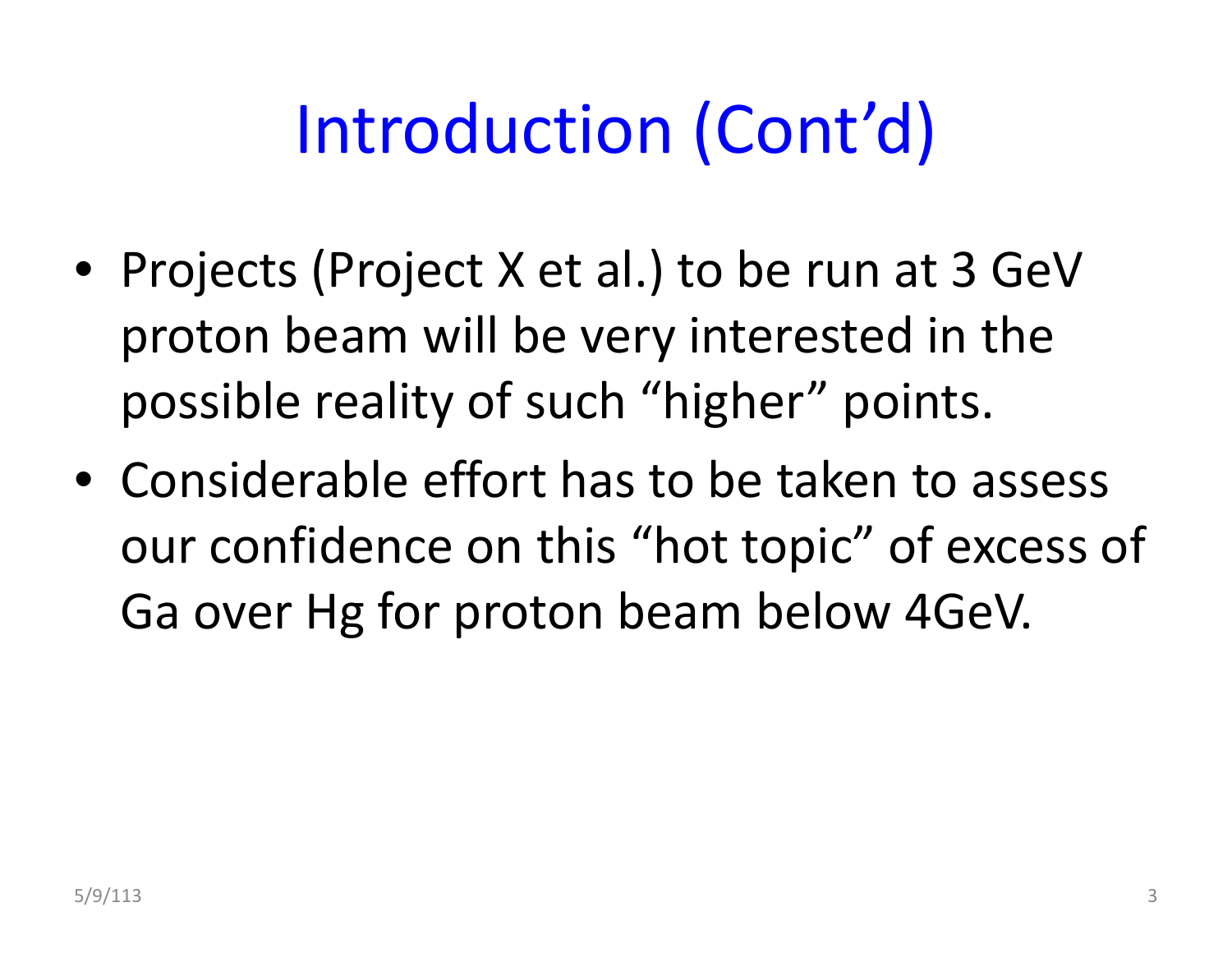## Review of our simulations

• X. Ding et al., IPAC12/MOPPC044.pdf



### MARS15 (2010)

(2010) MARS15 (2012)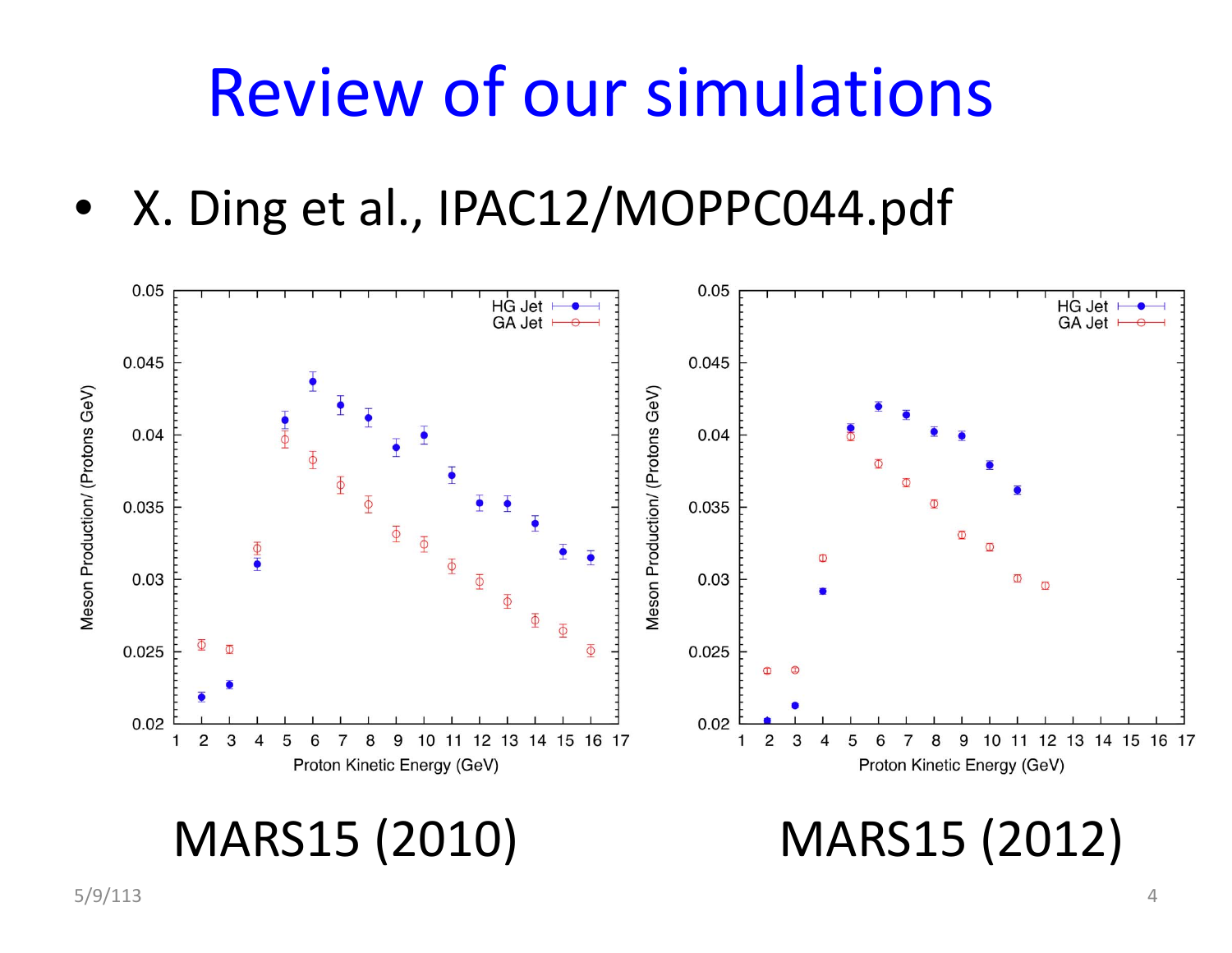# Review of our simulations (Cont'd)



2GeV Proton Beam: Hg jet: mu+, 1809 mu-, 2547 Ga Jet: mu+, 2589 mu-, 2473

#### 3GeV Proton Beam:

Hg jet: mu+, 2625 mu-, 4150 Ga Jet: mu+, 3582 mu-, 3927

At 2 and 3 GeV, we see more mu+ for Ga than Hg jet, but almost same mu- for both Ga and Hg.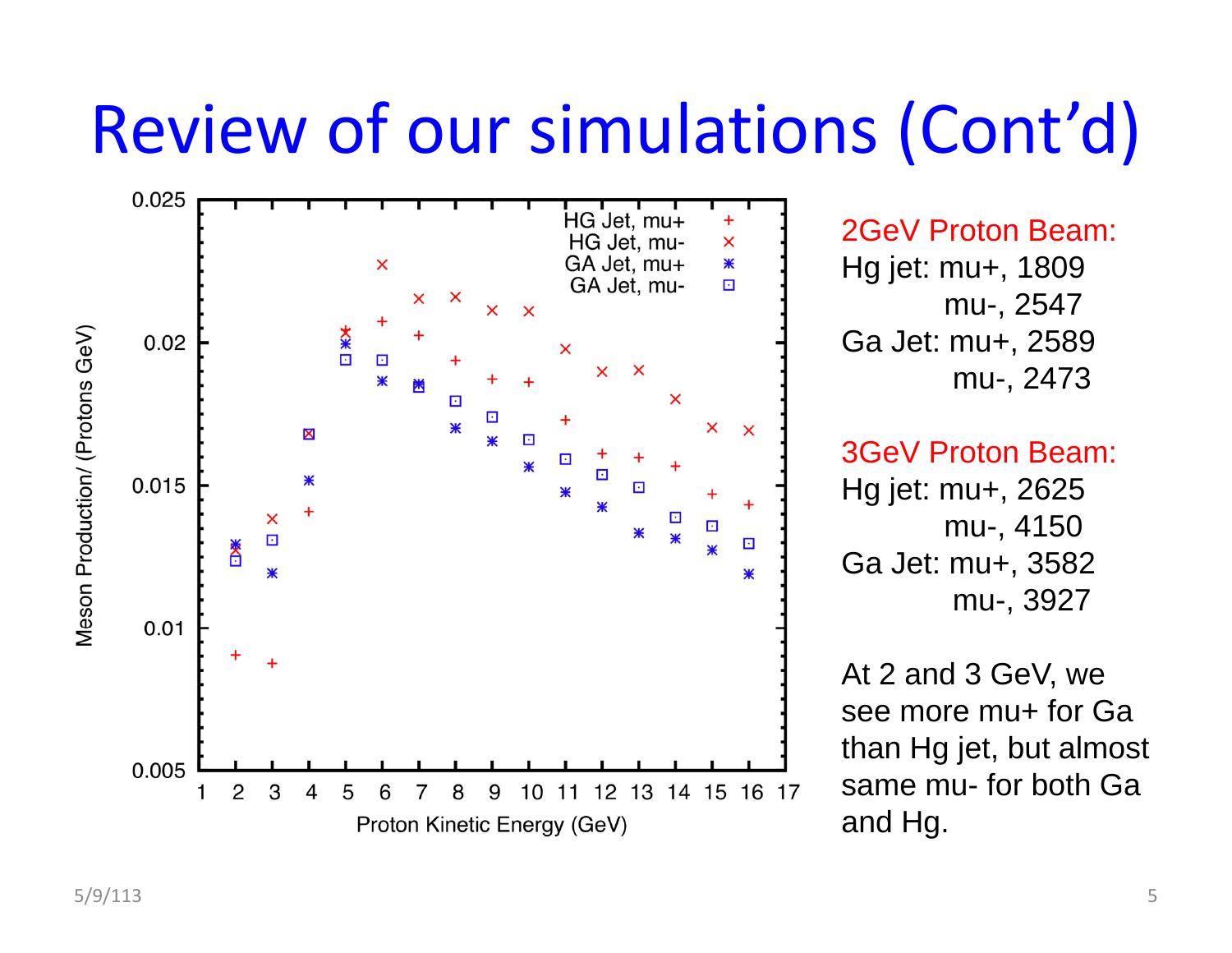### Review of J. Back's simulation using FLUKA Plot is of average of  $\mu^{\text{*}}$  and  $\mu^{\text{-}}$



FIG. 6. The charged-averaged accepted pion and muon yield per proton per GeV for various targets in the new increased shielding geometry. Also shown are the equivalent yields for the mercury jet target in the Study 2 geometry.

(1) Yields are a factor of ~1.5 below MARS15;

- (2) Meson Production below 4 GeV also shows higher for Ga than Hg;
- (3) No significant drop in production when proton beam KE decreases under 5 GeV.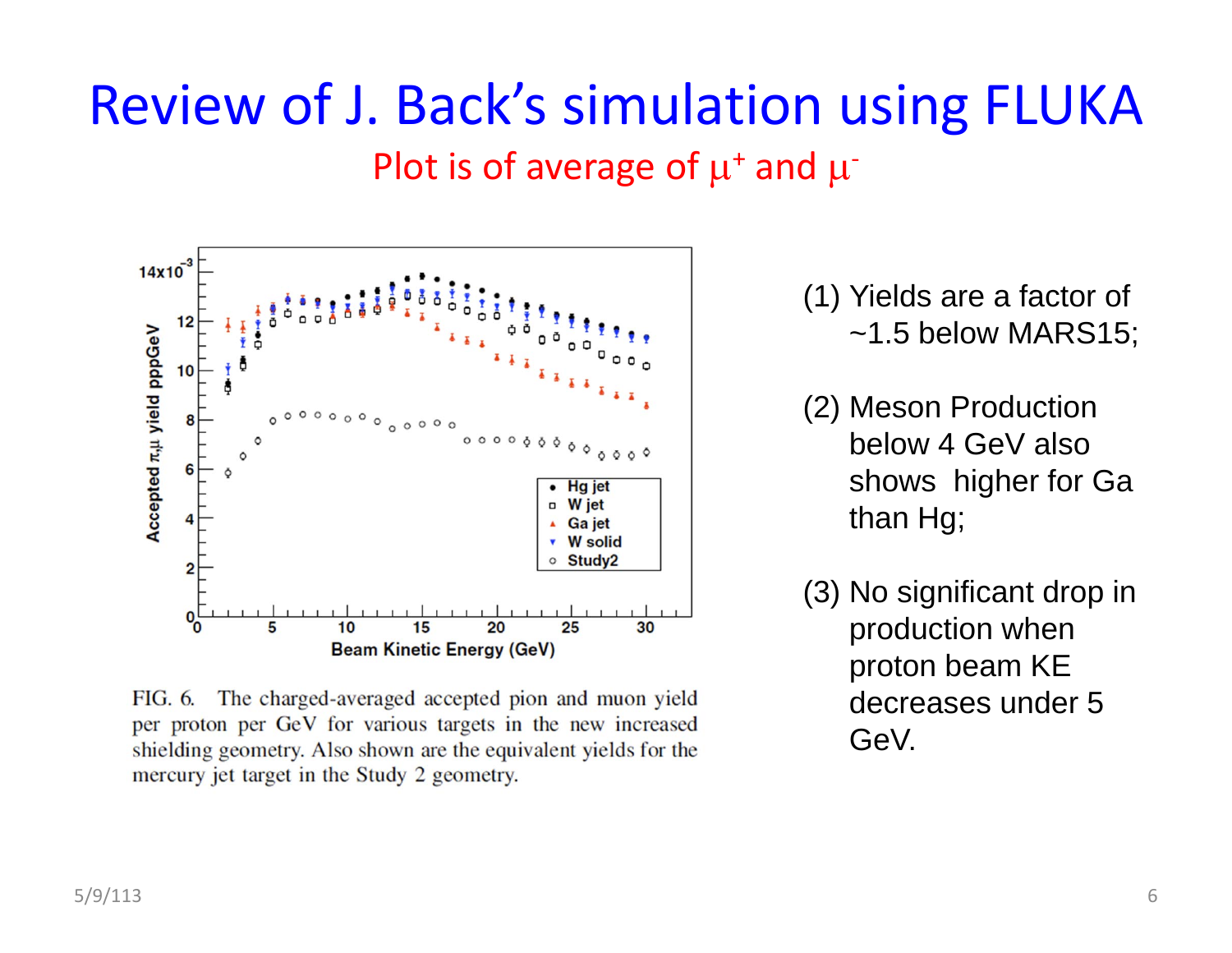## Future Work

- We plan to study the production of the forward beam onto <sup>a</sup> "Disk" target at 2, 3 and 4 GeV and compare the difference between Ga and Hg.
- We need to compare the analysis code between John and us for the meson counting.
- Repeat optimization at low KE is necessary but difficult due to high deflection in the SC field. We maybe can't find <sup>a</sup> peak for the crossing angle of beam/jet as <sup>a</sup> function of beam KE and so on. High statistics is also required.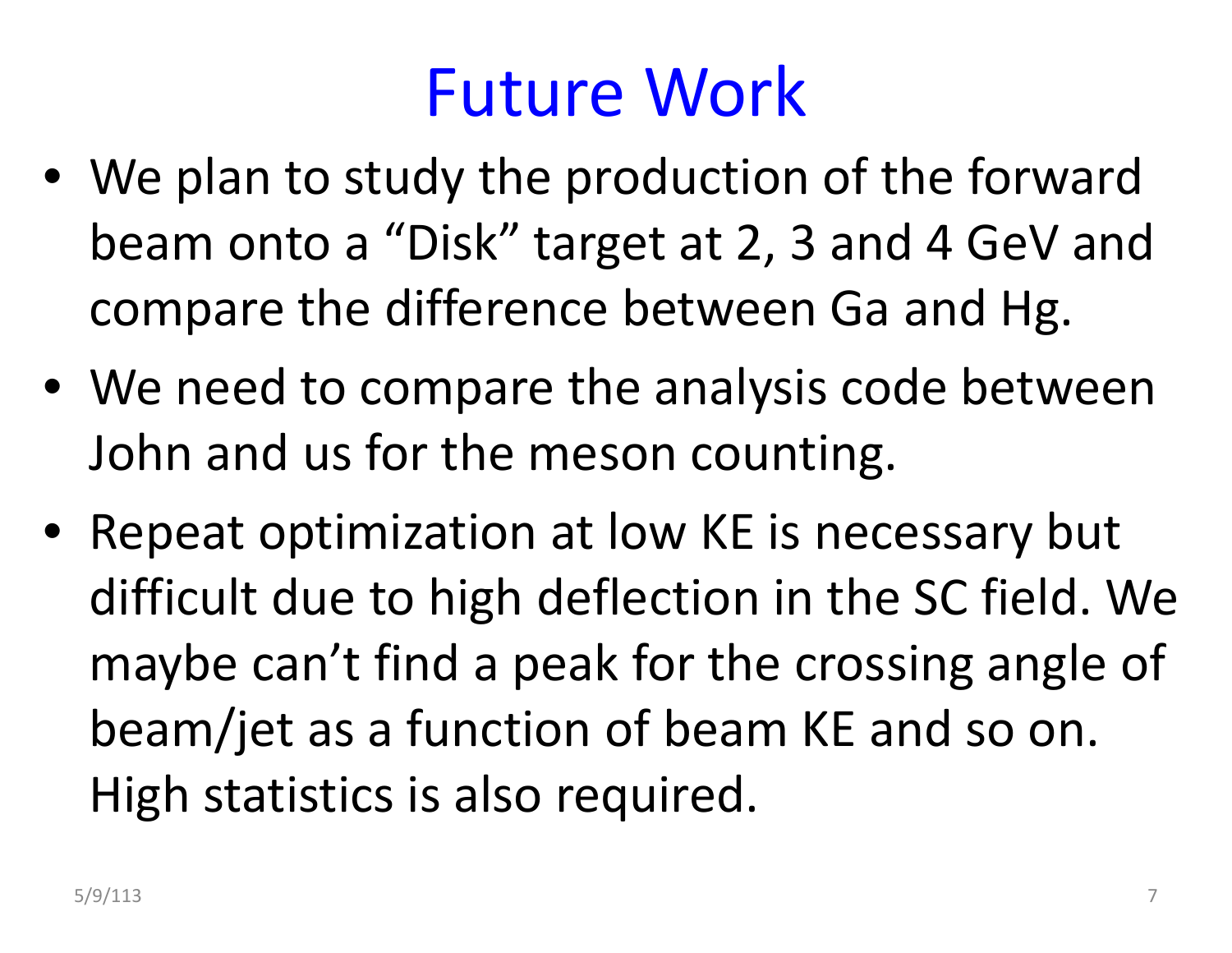## MARS vs. FLUKA

- Same setting (Study2, 8GeV, 18m, 1.25T);
- Same parameter: 0.5 (negYield+posYield);
- Mars15(2007)/0.01786 pppGeV, MARS15(2009)/0.01804 pppGeV, MARS15(2012)/0.01817 pppGeV;
- FLUKA/0.013 pppGeV;
- Factor of  $1.4$  ( $^{\sim}1.5$  in slide 6) for MARS vs. FLUKA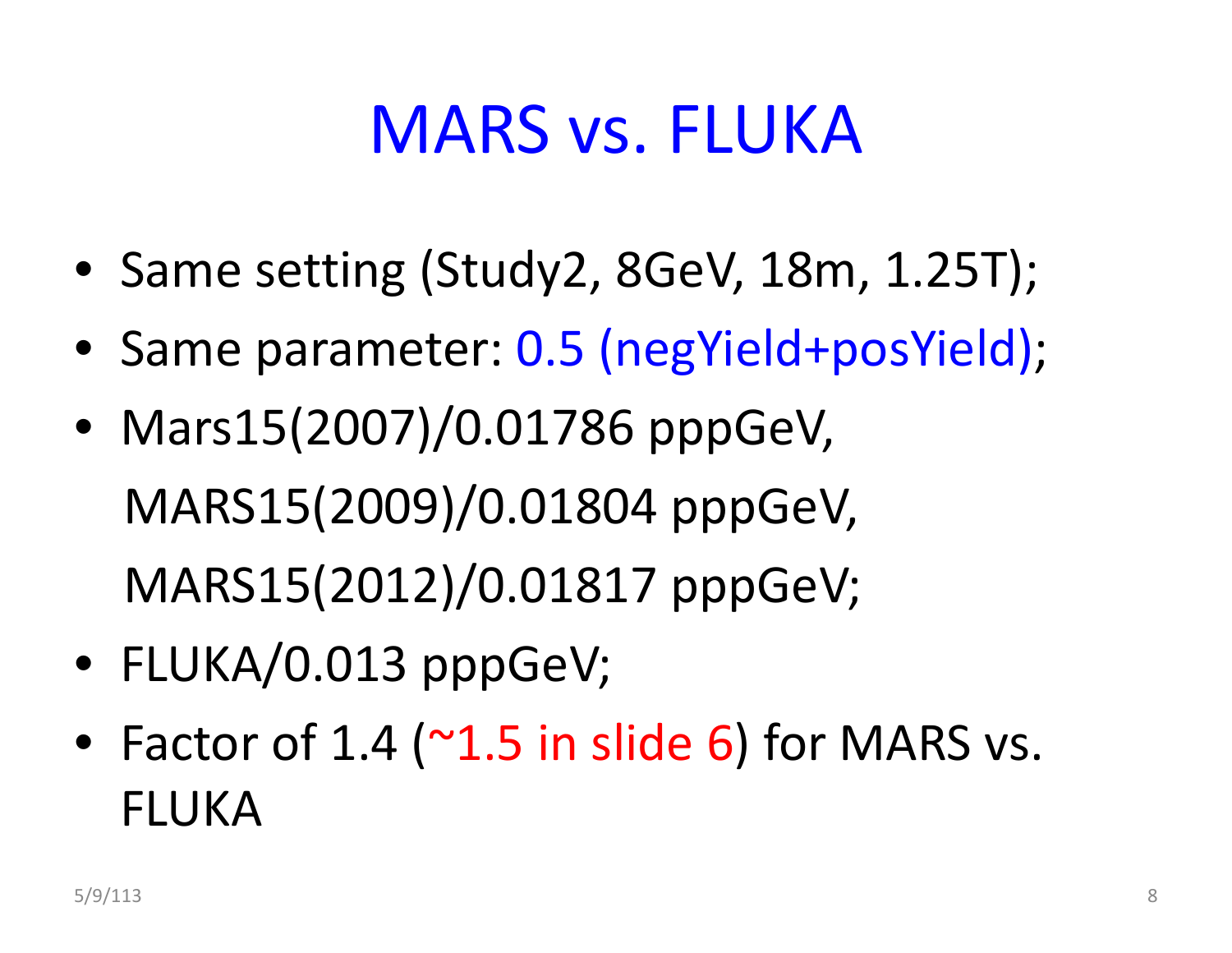# Running speed of MARS15 (2012)

- $\bullet$  ENRG EO EM EPSTAM EMCHR EMNEU EMIGA EMIEL
- $\bullet$ E0: The incident particle kinetic energy
- $\bullet$ EM: The hadron threshold energy (Default: 0.0145 GeV)
- $\bullet$ EPSTAM: The star production threshold kinetic energy (Default:0.03 GeV)
- $\bullet$  EMCHR: The threshold energy applied collectively to muons, heavy ions and charged hadrons (Default: 0.001 GeV)
- $\bullet$ ● EMNEU: The threshold energy for neutrons (Default:10<sup>-4</sup> GeV)
- $\bullet$  $\bullet$  EMIGA: The threshold energy for γ (Default:10<sup>-4</sup> GeV)
- $\bullet$  $\bullet$   $\;$  EMIEL: The threshold energy for  $\mathsf{e}^\pm$  (Default: 5\*10<sup>-4</sup> GeV)
- •"ENRG 8.0" results in slow speed in m1512 (fast in m1510)
- $\bullet$  "ENRG 8.0 0.02 0.03 0.01 0.05 0.01 0.01" gave about the same production as "ENRG 8.0" with  $\sim$  1/10 the running time.